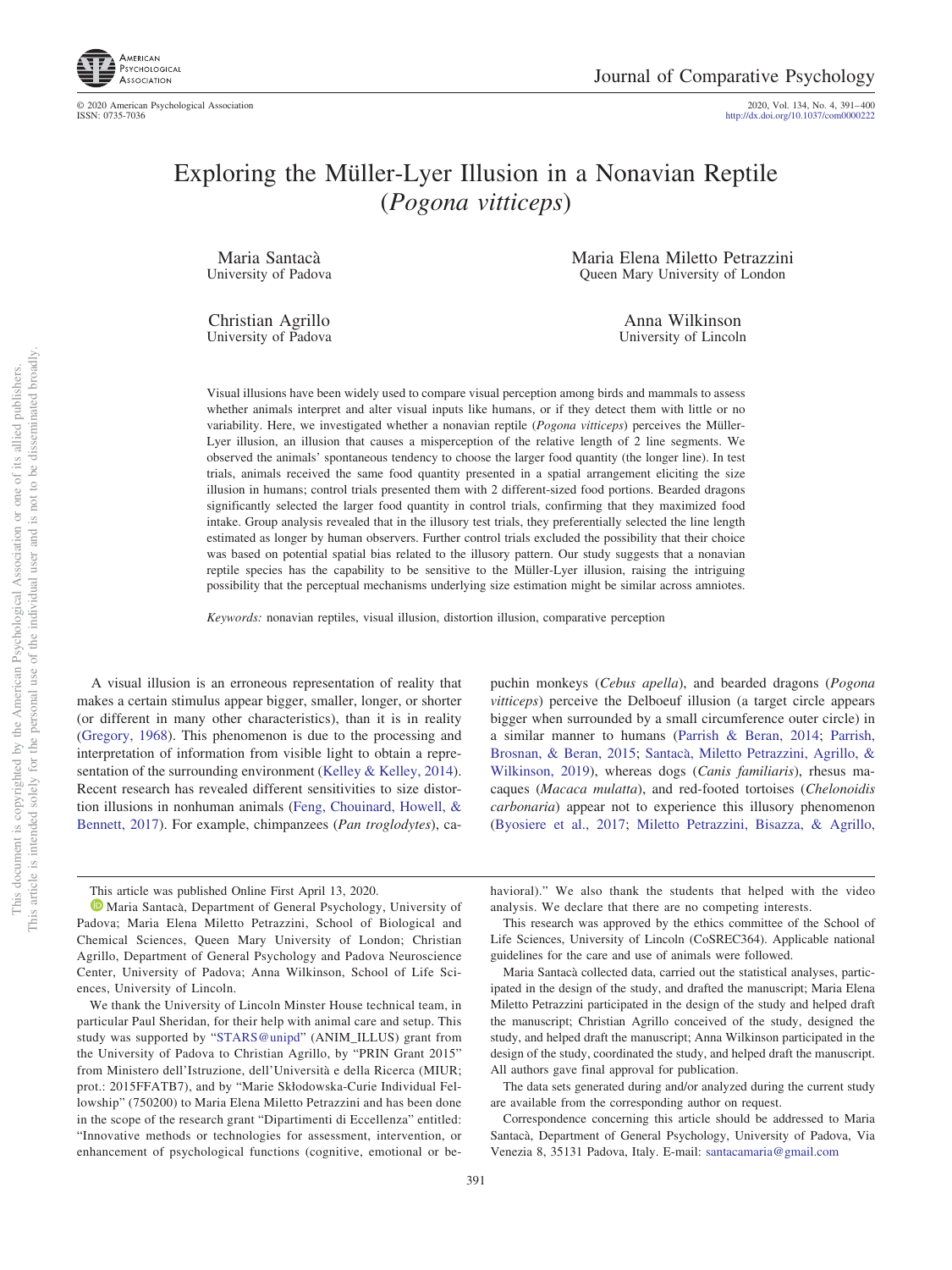2017; Parrish et al., 2015; Santacà, Miletto Petrazzini, Wilkinson, & Agrillo, 2020). Moreover, dolphins (*Tursiops truncatus*) and redtail splitfin fishes (*Xenotoca eiseni*) experience the Ebbinghaus illusion (a target circle appears bigger when surrounded by small circles) in the same way as humans (Murayama, Usui, Takeda, Kato, & Maejima, 2012; Sovrano, Albertazzi, & Rosa Salva, 2015). In contrast, baboons (*Papio anubis*) and common starling (*Sturnus vulgaris*) appeared not to perceive any illusion when presented with the Ebbinghaus pattern (Benhar & Samuel, 1982; Qadri & Cook, 2019), whereas pigeons (*Columba livia*) and bantams (*Gallus gallus domesticus*) seem to experience a reversed illusion, meaning that they perceive the illusion in the opposite way to humans (Nakamura, Watanabe, & Fujita, 2008; Nakamura, Watanabe, & Fujita, 2014). The sensitivity to these illusory patterns (and the perceptual systems underlying these phenomena) are thought to reflect the different environmental pressures and ecological niche requirements of the species (Feng et al., 2017; Fujita, Nakamura, Sakai, Watanabe, & Ushitani, 2012).

The Müller-Lyer illusion results in a misperception of the relative length of two stimuli (Müller-Lyer, 1889). Figure 1 shows a classic version of the illusory pattern: Two parallel lines, one of which ends in inward pointing arrows and the other which ends with outward pointing arrows, are presented. To a human observer, the line with the inward pointing arrows appears to be significantly longer than the other. This pattern has been widely investigated in human perceptual studies (Gregory, 1997; Roberts, Harris, & Yates, 2005; Weidner, Boers, Mathiak, Dammers, & Fink, 2010), and different theories have been proposed to explain the illusion. According to Gregory's inappropriate constancy scaling theory (Gregory, 1963), the outward pointing arrows are thought to be arranged in a configuration that makes the line appear closer in depth, whereas the inward pointing arrows makes the line appear



*Figure 1.* Müller-Lyer illusion. This illusion occurs when two same length lines are perceived to be different depending upon the surrounding context. In this example, two parallel lines, one of which ends in inward pointing arrows and the other which ends with outward pointing arrows, are presented. When observing the two lines, the one with the inward pointing arrows appears to be significantly longer than the other.

further in depth; therefore, this pattern would induce relative size-constancy scaling of the lines (Ward, Porac, Coren, & Girgus, 1977). Alternatively, according to the Howe and Purves's probabilistic theory in natural scenes (Howe & Purves, 2005), the inward pointing arrows are more likely to indicate longer lines, suggesting that the Müller-Lyer illusion could be owing to a probabilistic strategy of visual processing. In humans, neuroimaging studies have shown that the Müller-Lyer illusion is related to top– down modulation from the posterior parietal cortex (Weidner & Fink, 2007) and the anterior cingulate cortex (Qiu, Li, Zhang, Liu, & Zhang, 2008). However, low-level explanations, which do not fully depend on these parts of the cerebral cortex, have been proposed to account for this phenomenon (Zanker & Abdullah, 2004). These suggest that the perception of the Müller-Lyer illusion could be ascribed to the filtering occurring in the early visual system. Such filtering could cause a nonprecise location of line endings (Coren & Girgus, 1978). For example, the optical blur has been proved to affect the magnitude of such illusion (Ward & Coren, 1976). With respect to this issue, animal models are particularly useful to assess the role of cortex as *sine qua non condition* for the emergence of the illusion.

The Müller-Lyer illusion has been investigated in birds (homing pigeons [Malott, Malott, & Pokrzywinski, 1967; Nakamura, Fujita, Ushitani, & Miyata, 2006; Nakamura, Watanabe, & Fujita, 2009], ringneck doves [*Turtur risorius*; Warden & Baar, 1929], African gray parrots [*Psittacus erithacus*; Pepperberg, Vicinay, & Cavanagh, 2008], and Plymouth Rock chicks [Winslow, 1933]) and mammals (capuchin monkeys [Suganuma, Pessoa, Monge-Fuentes, Castro, & Tavares, 2007], rhesus macaques [Tudusciuc & Nieder, 2010], and dogs [Keep, Zulch, & Wilkinson, 2018]). Recently, susceptibility to this illusory pattern has also been shown in a fish species (redtail splitfin; Sovrano, Da Pos, & Albertazzi, 2016). All the aforementioned species seem to perceive the Müller-Lyer illusion in a human-like way. However, one challenge of testing the Müller-Lyer illusion in nonhuman animals is that the animals cannot be easily instructed to attend to the length of the lines without including the length of the arrowheads. Thus, if animals perceive each stimulus figure (including arrowheads) as a whole then their responses would parallel those observed in humans without them actually perceiving the illusion. This effect is particularly important when the inducers (i.e., the arrowheads) are not substantially different from the target lines; for example, these are of the same color or composition. Thus, to truly test perception of the Müller-Lyer illusion it is essential to include controls that allow us to pull apart whether a choice is based on differences in the perceived line length (as would be the case if the animals perceived the illusion) or other spurious stimulus features. Despite their importance, different previous studies did not include any control that checked for the possibility that subjects' choices were exclusively based on the length of the target line and not the overall length of the stimuli (Malott et al., 1967; Nakamura et al., 2006; Tudusciuc & Nieder, 2010; Warden & Baar, 1929). This prevents any firm conclusions from being drawn about the true sensitivity for the Müller-Lyer of some of the aforementioned species, such as pigeons, doves, and rhesus macaques. In fact, thanks to presence of these controls, the dogs' apparent susceptibility to the Müller-Lyer illusion was ultimately interpreted to be a consequence of their use of the global size to solve the task (Keep et al., 2018).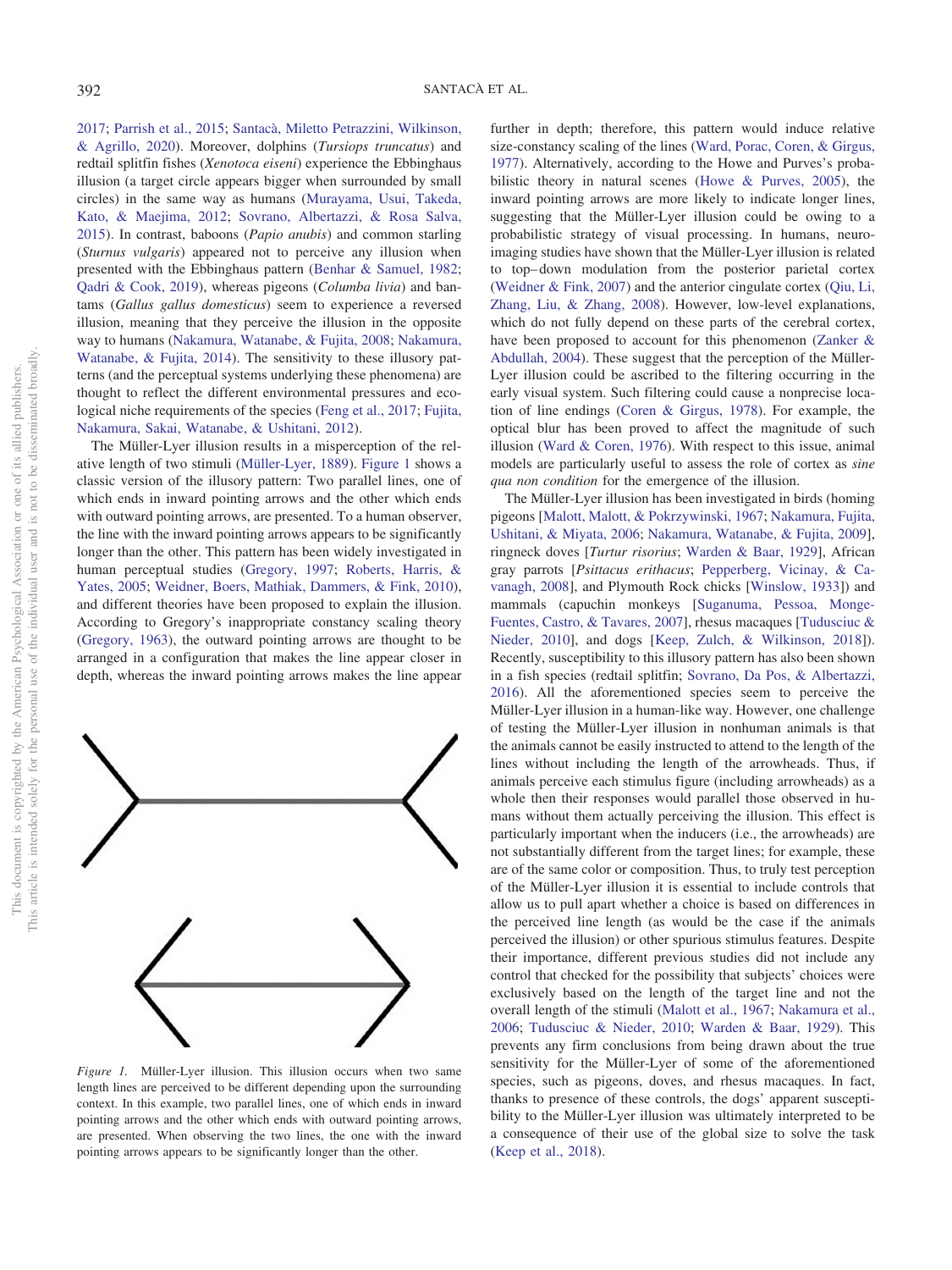Investigating a distortion illusion in nonavian reptiles (reptiles from now on) is particularly useful, as it allows assessment of the similarities and differences in the perceptual bias underlying visual perception in amniotes. In this study, we investigated whether bearded dragons, *Pogona vitticeps*, perceive the Müller-Lyer illusion. We adopted a spontaneous choice test using food portions as stimuli; a similar methodological approach has been previously used to investigate the sensitivity to another distortion illusion in different animal species, including chimpanzees (Parrish & Beran, 2014), ring-tailed lemurs (Santacà, Regaiolli, Miletto Petrazzini, Spiezio, & Agrillo, 2017), dogs (Miletto Petrazzini et al., 2017), and reptiles (Santacà et al., 2019, 2020). In control trials, the lizards were tested in their spontaneous tendency to choose the bigger food quantity. Such control trials consisted of two differentsized food portions presented in an identical context and differing by a ratio of 0.67. A similar methodology was previously used in lizards to assess quantitative skills in foraging contexts (Burghardt, 1964). Intermixed with the control trials, we presented test trials that resembled the Müller-Lyer illusion: two identical food quantities with arrowheads positioned in a pattern that elicits the illusion in humans. Animals were expected to maximize food intake by reaching for the physically larger food portion in control trials and the perceptually larger portion in test trials, if they perceive the illusion like humans.

# **Materials and Method**

## **Subjects, Stimuli, and Apparatus**

Table 1

Twelve bearded dragons (*Pogona vitticeps*), eight females and four males, participated in this study (see Table 1). They were all adults, and none was participating in any other experiment while taking part in this study. The bearded dragons had previously participated in a study regarding their sensitivity to another size illusion, the Delboeuf illusion (Santacà et al., 2019). The reptiles were housed individually or in pairs in a heated room. All bearded dragons had permanent access to fresh water, shelter, UV light, and heat lamps. They were not food deprived during the experiment but were fed their main meal after experiments were finished for the day.

The stimuli consisted of vegetable extract (kale, cucumber, and mint) jelly, which was used as it is a highly preferred food for bearded dragons. The jellies were prepared each day and cut with a knife to get a straight line. Then, each jelly stimulus was placed in the middle of a 7.5- $\times$  8.5-cm white plastic card. Two different portion sizes were presented to the reptiles: The longer food portion was 3 cm in length, whereas the shorter food portion was 2 cm in length. The food portions were 0.5 cm in width and 0.5 cm in height. The inducers consisted of black arrowheads and were printed on the cards; they were not covered in any part by the jelly. Each card was presented on a presentation table that consisted of an L-shaped steel bracket (7.5  $\times$  8.5  $\times$  4 cm) to ensure that the lizards could readily see the stimuli.

The experiment was run in an arena measuring  $100 \times 100$  cm (see Figure 2) located in a dedicated test room without any external cues on the wall. The test room was maintained at  $28^{\circ}C$  ( $\pm 3^{\circ}C$ ). The inner part of the arena was covered with black plastic sheets to minimize the experimental variability and to allow proper cleaning to reduce the possibility of following olfactory trails (Wilkinson, Chan, & Hall, 2007). To ensure the animals had a perpendicular view of the stimuli before making a choice, they were placed at the top of a ramp (inclination angle of 36.02 degrees); they then descended the ramp to make their choice. From the arena, the only object that a subject could view other than the experimental set up was a video recorder, which was placed outside the arena itself and was centered above the midpoint of the arena and pointed straight down. After placing a subject in the arena (the exact position was marked to ensure it was central), the experimenter remained out of the subject's sight until it had made a choice. The experimenter was able to hear when the bearded dragon descended the ramp to reach a food portion; therefore, the subject had made a choice and could remove the unselected food portion from the arena.

#### **Procedure**

No familiarization phase was necessary, as the animals were already habituated to the apparatus from the previous experiment (Santaca` et al., 2019). Each bearded dragon received 48 trials over

| тане т                                                                          |
|---------------------------------------------------------------------------------|
| Information of the Bearded Dragons Participating in the First Investigation and |
| Individual Analyses                                                             |

| Subject      | Different length control $(p)$ | Inducer control $(p)$        | Müller-Lyer illusion $(p)$ |
|--------------|--------------------------------|------------------------------|----------------------------|
| Shuriken     | $13/16$ $(.021)^*$             | 12/16(.079)                  | $14/16$ $(.004)^*$         |
| Malie        | 12/16(.079)                    | $14/16$ $(.004)^*$           | $14/16$ $(.004)^*$         |
| Nimoy        | $13/16$ $(.021)^*$             | $16/16$ $(.0001)^*$          | 7/16(.804)                 |
| Ouadra       | $15/16$ (.0005) <sup>*</sup>   | 11/16(.210)                  | $16/16$ $(.0001)^*$        |
| Norbert      | 11/16(.210)                    | $14/16$ $(.004)^*$           | $10/16$ (.455)             |
| Dr. Tom Pike | $14/16$ $(.004)^*$             | 12/16(.079)                  | 11/16(.210)                |
| Alberta      | 11/16(.210)                    | $13/16$ $(.021)^*$           | $13/16$ $(.021)^*$         |
| Heinz        | 12/16 (.079)                   | $13/16$ $(.021)^*$           | 12/16(.079)                |
| Cecilia      | $13/16$ $(.021)^*$             | $14/16$ $(.004)^*$           | 11/16(.210)                |
| Oscar        | $14/16$ (.004) <sup>*</sup>    | $15/16$ (.0005) <sup>*</sup> | $14/16$ $(.004)^*$         |
| Mushu        | $13/16$ $(.021)^*$             | $13/16$ $(.021)^*$           | $14/16$ $(.004)^*$         |
| Haku         | $15/16$ $(.0004)^*$            | $13/16$ $(.021)^*$           | $13/16$ $(.012)^*$         |

*Note*. Different Length Control and Inducer Control = frequency of choices for the longer food portion; Müller-Lyer illusion = frequency of choices for the food portion ending with inward pointing arrow. A significant departure from chance at binomial test  $(p < .05)$ .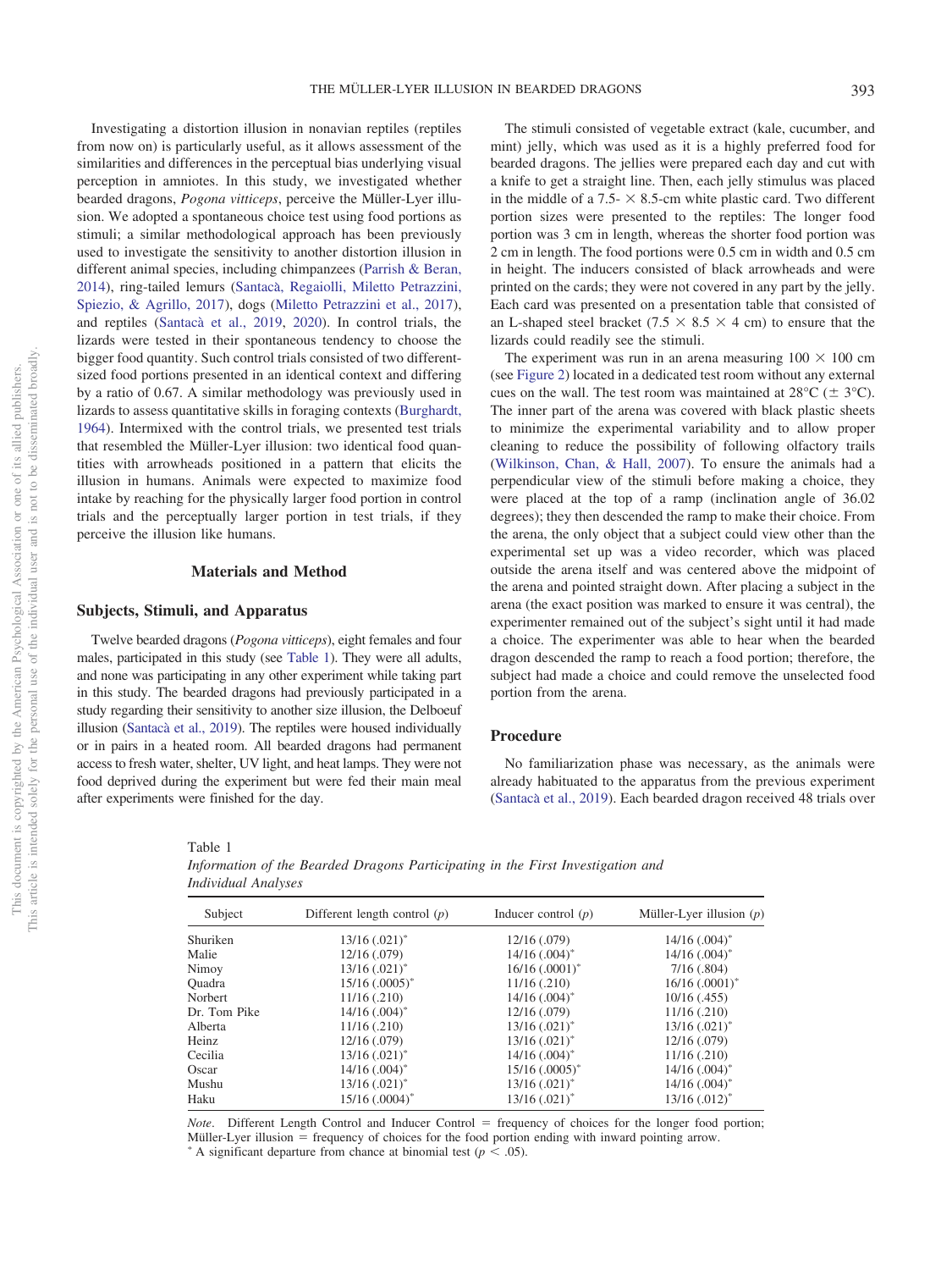

*Figure 2.* Experimental setup. The experiment was run in a square area. The bearded dragons could view the food portions, presented on white plastic card, from the top of a ramp. As the dependent variable we recorded the first stimulus approached and touched by the subject in each trial.

12 sessions; each day all subjects received two sessions (a total of eight trials per day) with at least a 1-hr interval between sessions. To avoid any social influences, each subject was tested individually. Sessions were composed of both control and test trials (see Figure 3). The control trials consisted of the presentation of two linear jelly portions of different lengths and presented as isolated stimuli ("Different Length Control") or with inducers (two black oblique lines) positioned above and below the target stimuli ("Inducer Control"). These visual patterns resembled those used in a previous experiment on Müller-Lyer illusion in pigeons (Nakamura et al., 2006) and were also used in a training study of fish (Sovrano et al., 2016). In the Inducer Control, the arrowheads were not attached to the food portions. Such a configuration was used to familiarize the subjects to the presence of arrowheads to avoid the emergence of any kind of neophobic reactions in illusory trials. Subjects could see the arrowheads when choosing between the two different-sized food portions; however, as the arrowheads' positions were identical for both stimuli, subjects could not rely on the arrowheads to solve the discrimination task. The food portions presented in control trials differed by a ratio of 0.67, a ratio commonly discriminated by different species (Bánszegi, Urrutia, Szenczi, & Hudson, 2016; Lucon-Xiccato, Santacà, Miletto Petrazzini, Agrillo, & Dadda, 2019; Miletto Petrazzini et al., 2017). In test trials, two linear food portions of identical length (3 cm) were presented, one ending with inward pointing arrows (inclination angle of 45 degrees in respect to the target food portion) and the other with outward pointing arrows (inclination angle of 135 degrees in respect to target food portion). Each bearded dragon performed 16 trials per condition.

Animals were allowed one choice; a choice was considered as approaching and touching a stimulus. After making a choice, the animals were allowed to consume the jelly stimulus and were removed from the arena after doing so. Trials were presented in a pseudorandom sequence in which bearded dragons were never presented with two test trials consecutively and the sessions never started with a test trial. The position (left/right) of the longer food portion was counterbalanced over trials just like the presentation of the two configurations of the test trials. All sessions were video recorded for later analysis.

To control for the possibility that, in the presence of the illusory pattern, the animals used physical differences that existed between the two arrays as the discriminative cue (the array with the arrowheads pointing inward inevitably occupied an overall larger space than the other), we presented supplementary control trials to a subsample of subjects (nine out of 12). Unfortunately, it was not possible to test all the 12 subjects, as three subjects died of natural causes before the collection of these supplementary data. The setup was identical to the previous trials with the exception of stimuli. We presented the same control trials (eight of each), but these were intermixed with two additional control conditions (16 trials of each). In "Overall Length Control," two different length portions were presented to the subjects. One stimulus was the same as the original inward arrows; this was paired with a stimulus of the same overall length but that was made up of only the isolated food portion (see Figure 4). In these control trials, bearded dragons were expected to select the longer isolated food portion if the size judgments in test trials of the previous experiment were based on the length of the food portion and not the overall length of the stimuli (Food Por $tion + Arrowheads$ . However, it was possible that the animals chose the longer line because it was the one without arrowheads. To assess whether bearded dragons simply exhibited a spontaneous preference for selecting food portion without arrowheads, we presented another type of control trial. In "Presence of Arrowhead Control," two equal food portions were presented, one with the original outward arrow paired with an overall equal length isolated food portion (see Figure 4). In these control trials, bearded dragons were expected to randomly choose between the two food portions if they did not have any bias in favor of food items without arrowheads.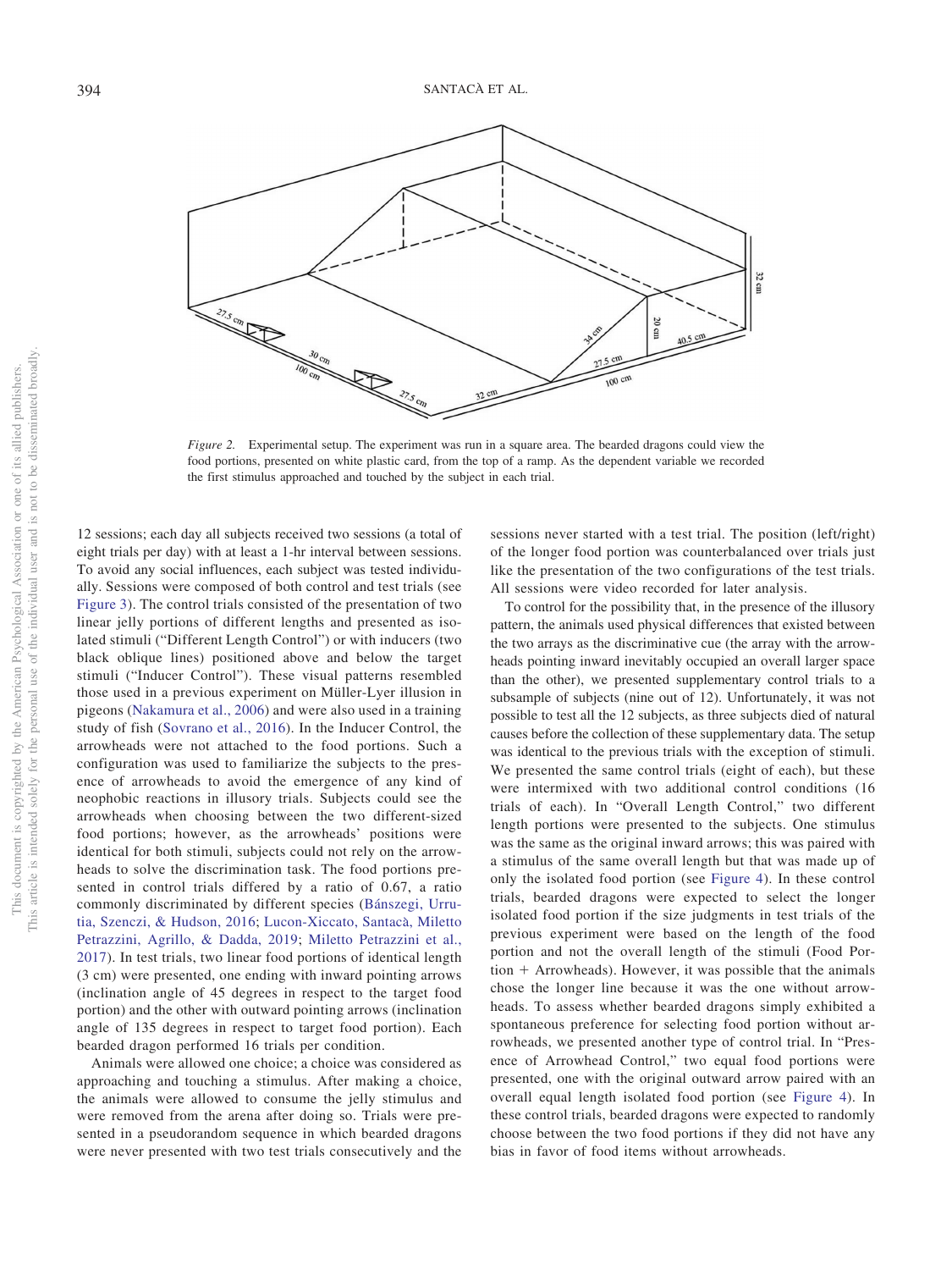

*Figure 3.* Experimental stimuli. Two arrays containing different or equallength linear jelly portions were presented: (a) Different Length Control with different length portions presented as isolated stimuli; (b) Inducer Control with different length portions presented with inducers positioned above and below; and (c) test trials with equal-length food portions, one ending with inward pointing arrows and the other ending with outward pointing arrow.

## **Data Analysis**

All trials were coded from video recordings. A choice was considered as the first food portion touched by the animal. To assess the interrater reliability, one third of the trials of each subject were coded by a blind observer; an excellent concordance was found (Pearson's correlation,  $r = 1.0$ ,  $p < .001$ ).

Statistical analyses were performed in R Version 3.5.3 (The R Foundation for Statistical Computing, Vienna, Austria, http://www .r-project.org). Initially, we performed a generalized mixed-effects model with binomial response distributions (GLMMs, "glmer" function of the "lme4" R package) using the data on the choice of the longer food portion in the control trials and on the choice of the food portion perceived as longer by humans in the illusory trials. The effect of day was also included in the model to ensure that bearded dragons' performance was stable. Then, we used binomial



*Figure 4.* Additional controls. Two arrays containing different or equallength linear jelly portions were presented: (a) Different Length Control with different length portions presented as isolated stimuli; (b) Inducer Control with different length portions presented with inducers positioned above and below; (c) Overall Length Control with different length food portions, one with original inward arrows paired with an overall equal length isolated food portion; and (d) Presence of Arrowhead Control with equal food portions, one with original outward arrows paired with an overall equal length isolated food portion.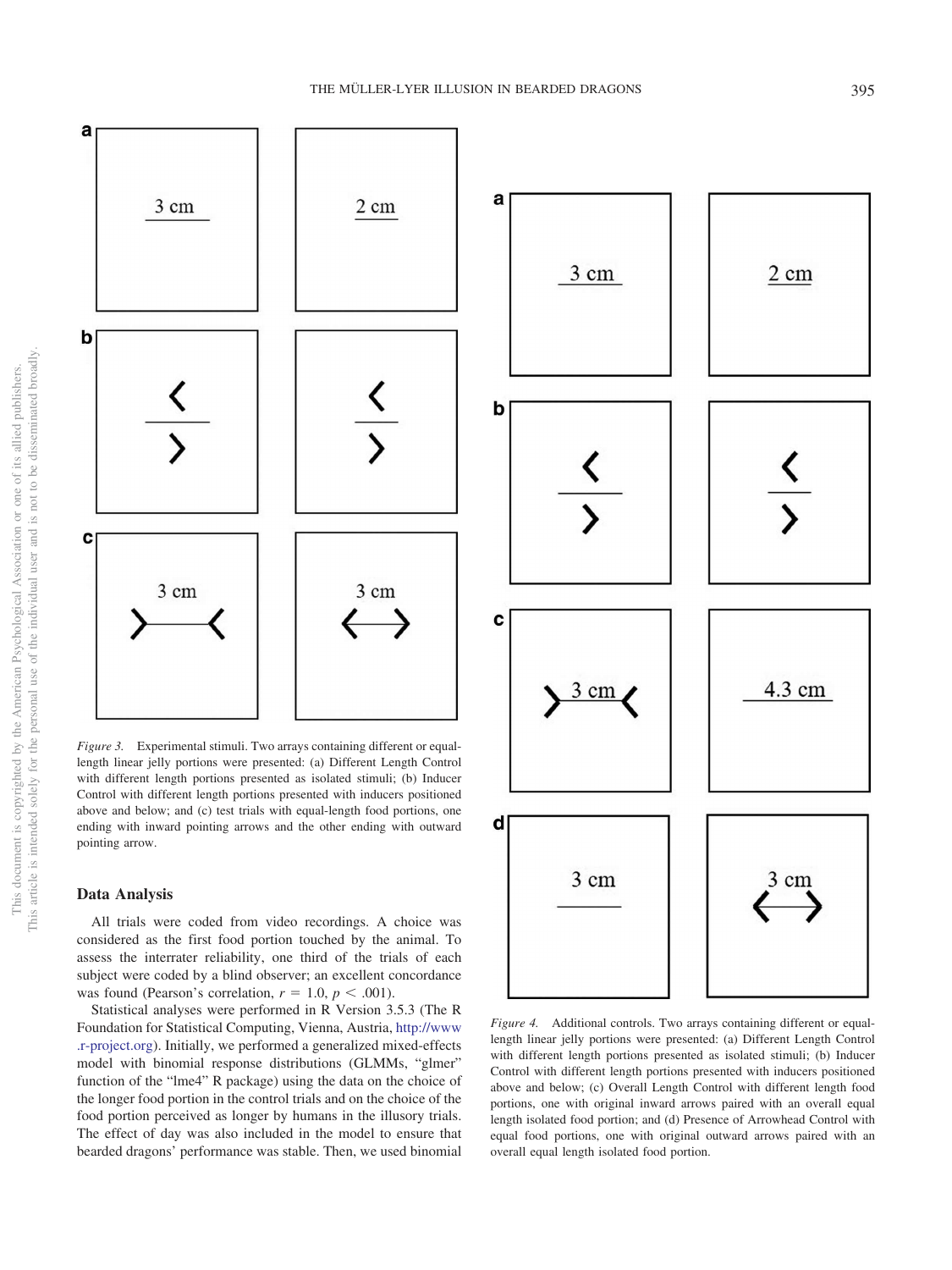tests ("binom.test" function) to compare the choice of the longer food portion in the control trials, and the choice of the food portion perceived as longer in illusory trials, with chance level set at 0.50, both at the individual and at the group level. To assess differences between subjects, we performed another generalized mixed-effects model considering the subjects' ID as a fixed factor. Post hoc power analyses on binomial tests were performed using the statistical software G\*Power (Faul & Erdfelder, 1992) that calculated the statistical power achieved based on the observed effect size. To calculate the achieved power with  $G^*$ Power, we ran *t* tests involving a sample's difference from a constant, which in our case is the chance level (0.5). We set two-tailed tests,  $\alpha$  error probability of 0.05, a total sample size of 12 for the first investigation and of nine for the second one, and a calculated effect size. The effect size was calculated from the mean and standard deviation obtained for each type of trial. Post hoc power analyses on GLMMs were performed using the "SIMR" R package that calculate the power analysis based on Monte Carlo simulations (Green & MacLeod, 2016). Partial eta-squared  $(\eta_p^2, "eta_sq"$  function of the "sjstats" package) were used as effect size statistics for GLMM.

#### **Results**

The GLMM showed that the performance of bearded dragons was stable across the 6 days ( $\chi^2$  = 4.727, *p* = .450,  $\eta^2$  = 0.009, power  $= 0.976$ ) and did not vary as a function of the type of trials  $(\chi^2 = 1.682, p = .431, \eta^2 = 0.003, power = 0.987)$ . The Day  $\times$ Type of Trial interaction was not significant ( $\chi^2_{10} = 13.139$ ,  $p =$ .213,  $\eta_p^2 = 0.024$ , power = 0.999). Group analyses revealed that the lizards were able to discriminate between the two portion sizes, selecting the longer one to maximize the food intake in both versions of the control trials: Different Length Control (*M*: 0.813, 95% confidence interval [CI; 0.759, 0.866],  $p < .001$ ; power = 1.000; Figure 5a) and Inducer Control (*M*: 0.834, 95% CI [0.779, 0.888],  $p < .001$ ; power = 1.000). Individual analyses (binomial tests) on the frequency of choices of the longer food portion showed that seven bearded dragons out of 12 in the Different Length Control and nine subjects in the Inducer Control significantly selected the longer food portion (see Table 1). In the visual illusion test trials, group analyses revealed a significant preference for the portion within the inward pointing arrows (*M*: 0.776, 95% CI [0.681, 0.871],  $p < .001$ ; power = 0.999; Figure 5a). Individual analyses showed that seven out of the 12 bearded dragons significantly selected the food portion ending with inward pointing arrows in illusory trials (the one apparently longer to humans; Table 1). This suggests that the lizards were sensitive to the Müller-Lyer illusion. However, to demonstrate this conclusively, it was necessary to investigate whether they were using the overall stimulus size rather than portion size to make their decisions. The GLMM revealed that the 12 subjects did not statistically differ from each other  $(\chi_{11}^2 = 8.851, p = .636, \eta_p^2 = 0.022, power =$ 0.934) and no significant interaction between the Subject  $\times$ Type of Trial ( $\chi_{22}^2 = 16.525$ ,  $p = .789$ ,  $\eta_p^2 = 0.031$ , power = 0.926).

Similar patterns of performance on the length control trials were observed in the second part of the experiment that was performed with nine out of 12 subjects. The GLMM showed that the performance of bearded dragons was stable across the 6 days ( $\chi^2$  = 0.598,  $p = 0.988$ ,  $\eta_p^2 = 0.001$ , power = 0.998). Their performance varied according to the type of trial ( $\chi^2 = 28.447$ ,  $p < .001$ ,  $\eta^2 =$ 



*Figure 5.* Results. Boxplot representing median, first quartile, third quartile, ranges, and outliers (data points 1.5 interquartile ranges smaller than the first quartile or greater than the third quartile). (a) Test results. The *Y*-axis refers to the proportion of choices for the longer food portion in Different Length Control (different length portions presented as isolated stimuli) and Inducer Control (different length portions presented with inducers positioned above and below), and the proportion of choices for the food portion ending with outward pointing arrow in test trials. (b) Results of additional controls. The *Y*-axis refers to the proportion of choices for the longer food portion in the Different Length Control (different length portions presented as isolated stimuli), Inducer Control (different length portions presented with inducers positioned above and below), Overall Length Control (different length portions, one with inward arrows paired with an overall equal length isolated stimulus), and the proportion of choices for the food portion ending with outward pointing arrow in Presence of Arrowhead Control (two equal food portions, one with outward arrows paired with an overall equal length isolated stimulus). The asterisk ( - ) denotes a significant departure from chance level (dashed line).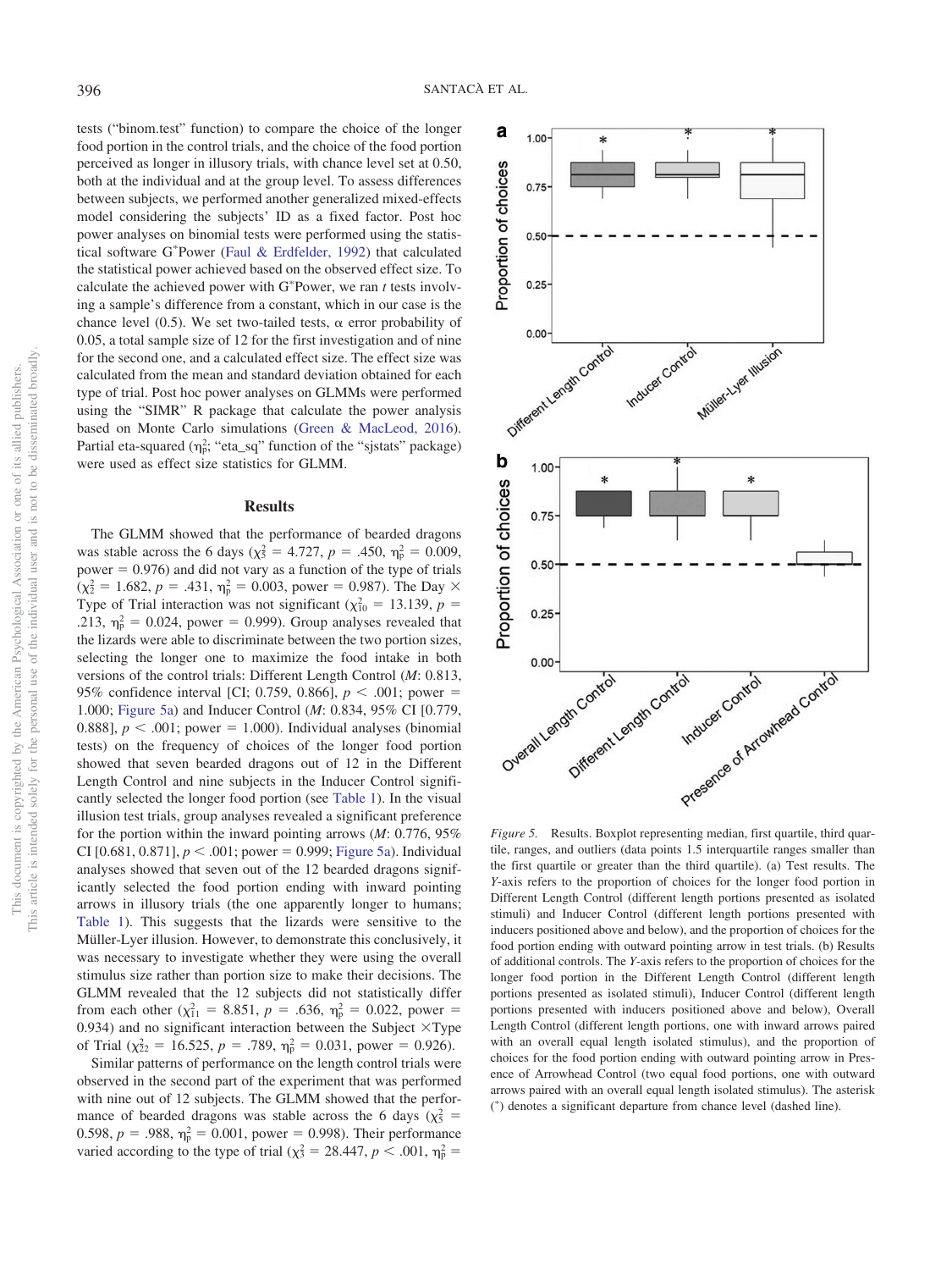0.055, power  $= 0.896$ ). Tukey's post hoc tests revealed no significant difference between Different Length Control, Inducer Control, and Overall Length Control (all  $p$  values  $> 0.878$ ). A significant difference was found between the Presence of Arrowhead Control and all the other three types of trial (all  $p$  values  $\leq 0.001$ ). The Day  $\times$  Type of Trial interaction was not significant ( $\chi_{10}^2$  = 10.146,  $p = .428$ ,  $\eta_p^2 = 0.020$ , power = 0.893). Given that there was no difference between Different Length Control and Inducer Control, we pooled data together. Group analysis confirmed bearded dragons' tendency to maximize the food intake in Different Length Control plus Inducer Control (*M*: 0.792, 95% CI [0.728, 0.856],  $p < .001$ ; power = 1.000). Crucially, in the additional control trials we found that lizards chose the longer food portion in the Overall Length Control trials (*M*: 0.792, 95% CI [0.728, 0.855],  $p < .001$ ; power = 1.000; Figure 5b). Individual analyses (binomial tests) on the frequency of choices for the longer food portion showed that five bearded dragons out of nine in the Different Length Control plus the Inducer Control and four subjects in the Overall Length Control significantly selected the longer food portion (see Table 2). In the Presence of Arrowhead Control, none of the lizards selected one portion significantly more than would be expected by chance (*M*: 0.514, 95% CI [0.467, 0.561],  $p = .803$ ; power = 0.090; Figure 5b), suggesting that subjects were not using overall stimulus size or other spurious cues (e.g., presence/absence of arrowheads) to make the discrimination. The GLMM revealed that the nine subjects did not statistically differ from each other ( $\chi^2$  = 5.800, *p* = .670,  $\eta^2$  = 0.004, power = 0.911) and no significant interaction between the Subject  $\times$  Type of Trial ( $\chi^2_{24} = 6.794$ ,  $p = 1.000$ ,  $\eta_p^2 = 0.014$ , power = 0.998).

### **Discussion**

Visual illusions allow us to assess whether animals interpret and alter visual inputs rather than detecting them with little or no variation from reality. Thus, investigation of illusion susceptibility can inform us about the impact of environmental and evolutionary pressures on visual perception. However, until recently reptiles have been missing from this work. Investigations with this group are essential to understand the evolution of this ability but also because of their differences in eye and brain structure to other vertebrates. Here we demonstrate, for the first time, that a reptile species is sensitive to the Müller-Lyer illusion, indicating a similarity in perceptual systems between mammals, birds, reptiles, and fish.

In the presence of illusory patterns, the lizards selected the food portion with the inward pointing arrows, the same stimulus that humans evaluate as longer. Control trials revealed that the bearded dragons did this, not on the basis of global size of the stimulus, but rather as a result of the illusion. Comparing our results with those of the other species tested can shed light on the perceptual bias underlying visual perception of distortion illusions, such as the Müller-Lyer illusion. Despite having eyes that differ compared with other amniotes, the perceptual principles underlying the elaboration of visual inputs appear to be similar. As has been observed in humans and some other animals, bearded dragons are active interpreters of reality and not passive decoders of the visual stimuli.

The bearded dragons demonstrated a preference in illusory trials indicating that they perceived the illusion and attended to the arrowheads. It might be argued that the performances exhibited by the subjects in the Overall Length Control and the Presence of Arrowheads suggest that they ignored the arrowheads. However, in the Overall Length Control, the two food portions physically differed by more than 30%. Even if the illusion had an effect in the size judgments in the Overall Length Control, it is too small to interfere with the real difference between the two food portions. Hence, the fact that they chose the longer food portion does not contradict the performance in illusory trials but instead suggests that the food is more salient than the mere presence of arrowheads and that subjects were not estimating the overall length of food by combining the length of the food and the length of the arrowheads. This second conclusion is fundamental to demonstrate that they were actually perceiving the Müller-Lyer, as in illusory trials the stimuli differed in length, considering both the food portion and the arrowheads.

The group analysis showed a strong illusory effect in the bearded dragons; however, we did not observe such substantial effect at an individual level (only three out of 12 bearded dragons

| Table 2                                                                          |
|----------------------------------------------------------------------------------|
| Information of the Bearded Dragons Participating in the Second Investigation and |
| Individual Analyses                                                              |

| Subject      | Different length control plus<br>inducer control $(p)$ | Overall length<br>control $(p)$ | Presence of Arrowhead<br>Control $(p)$ |
|--------------|--------------------------------------------------------|---------------------------------|----------------------------------------|
| Shuriken     | $13/16$ $(.021)^*$                                     | 12/16(.079)                     | 8/16(1.000)                            |
| Malie        | $15/16$ $(.0005)^*$                                    | $14/16$ $(.004)^*$              | $10/16$ (.455)                         |
| Nimoy        | 11/16(.210)                                            | 11/16(.210)                     | 8/16(1.000)                            |
| Ouadra       | 12/16 (.079)                                           | 11/16(.210)                     | 8/16(1.000)                            |
| Norbert      | $14/16$ $(.004)^*$                                     | $14/16$ $(.004)^*$              | 7/16(.804)                             |
| Dr. Tom Pike | 12/16 (.079)                                           | $14/16$ $(.004)^*$              | 7/16(.804)                             |
| Alberta      | $13/16$ $(.021)^*$                                     | 12/16(.079)                     | 9/16(.804)                             |
| Oscar        | $13/16$ $(.021)^*$                                     | $14/16$ $(.004)^*$              | 8/16(1.000)                            |
| Mushu        | 11/16 (.210)                                           | 11/16(.210)                     | 9/16(.804)                             |

*Note.* Different Length Control plus Inducer Control and Overall Length Control = frequency of choices for the longer food portion; Presence of Arrowhead Control = proportion of choices for the food portion ending with outward pointing arrow.

A significant departure from chance at binomial test  $(p < .05)$ .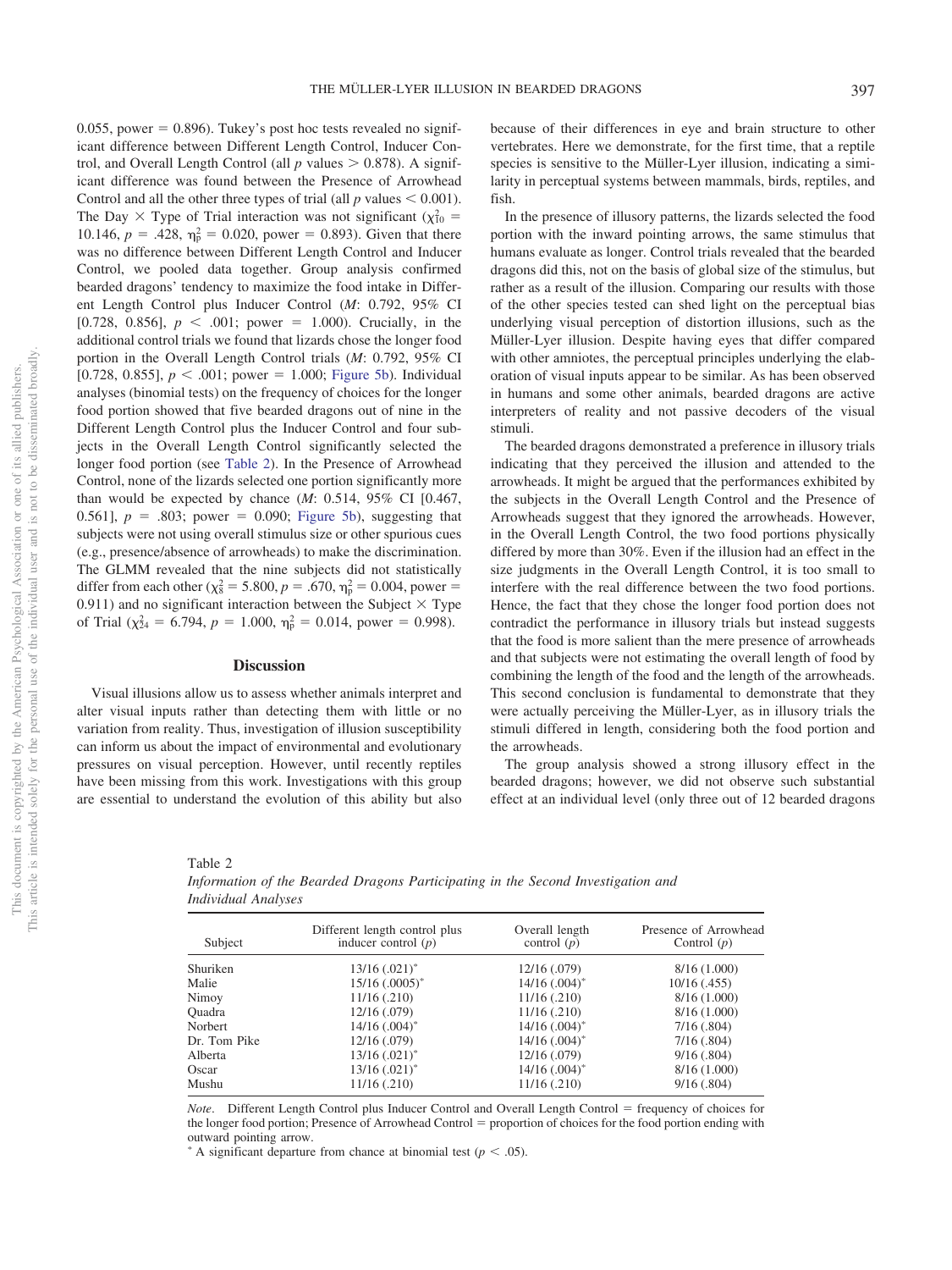demonstrated human-like perception of the Müller-Lyer illusion). The subjects that did not reach the significance threshold had a nonsignificant preference for the physically (control trials) or subjectively (illusory trials) longer food portion that lead to the robust and significant group analyses. This result could be explained by a weaker illusory effect in bearded dragons compared with humans; however, it is more likely to be owing to the small number of trials that were conducted with each individual. Unfortunately, presenting a higher number of trials was not possible owing to the nature of the methodological approach of the spontaneous choice test. Nonetheless, it would be interesting to investigate this further using a training paradigm.

A fundamental, and little understood, issue in the field of behavioral biology is how animals integrate the information captured by the retina in the brain. Animals might first analyze the details of a scene, using local features, or instead prioritize a global perception of the elements, something typically referred to as seeing "the forest before the trees" (Navon, 1977). The perception of distortion illusions may potentially require the overall perception of the stimulus and the surrounding context (in the Müller-Lyer illusion, the arrowheads). In our experiment, if an animal has a local-to-global precedence, it was expected to focus only on the food portion and ignore the arrowheads, resulting in a lack of preference for any food portion in illusory trials. In contrast, if an animal has a global-to-local precedence, it would be expected to be influenced by the presence of the arrowheads when shown with the illusory pattern. That said, the relationship between the global-tolocal precedence and the perception of the Müller-Lyer illusion is not so predictable. In fact, not all species that demonstrated the perception of this illusory pattern demonstrated a global-to-local precedence. A global-to-local precedence has been demonstrated in redtail splitfin fishes (Truppa, Sovrano, Spinozzi, & Bisazza, 2010) and humans (Fujita & Matsuzawa, 1990; Kimchi, 1992). Instead, the opposite condition—local-to-global precedence, with local analysis predominating over global one— has been found in pigeons (Cavoto & Cook, 2001) and capuchin monkeys (De Lillo, Spinozzi, Palumbo, & Giustino, 2011). This issue has been never directly investigated in reptiles. To draw firm conclusions about the global or local processing of bearded dragons, future studies should test this species in a traditional fashion using hierarchical visual stimuli in which the local and the global aspects of the stimuli can be manipulated.

In this work, we also observed lizards in their spontaneous tendency to choose the larger portion of food. All the control tests in which we presented a physical difference between the two portions indicates that bearded dragons may discriminate the larger portion of food with a 0.67 ratio. As bearded dragons showed the ability to discriminate a ratio successfully discriminated by other amniotes (Bánszegi et al., 2016), it is, therefore, possible that this species displays quantificational systems similar to those commonly described in mammals, birds, and fish (for a review, see Agrillo & Bisazza, 2018), a hypothesis that should be tested in the future.

It is interesting to note that the Presence of Arrowhead Control—initially set up to assess whether subjects exhibited a spontaneous preference for arrays without arrows—represented an incomplete version of the illusion. As a consequence, the possibility existed that subjects underestimated the size of food associated with the arrowheads pointing outward. The lack of preference observed here indicates that the presence of inward pointing arrowheads is fundamental for the emergence of the illusion in reptiles. Alternatively, it is possible that both in the Presence of Arrowhead Control and in the Overall Length Control, the bearded dragons could be simply ignoring the arrowheads and paying attention only to the length of the food stimuli. This is unlikely, given their performance on the illusory trials. However, to tackle this issue, future studies should test bearded dragons with sets of stimuli composed of arrows in the same directions with both same and different length target lines as done in previous studies (Nakamura et al., 2006; Warden & Baar, 1929). Further work in which trained stimuli are used, ideally without humans present to ensure avoidance of a Clever Hans effect, would allow greater exploration of this area.

Much work is still needed to further explore the nature of visual illusions in this species, reptiles, and nonhuman animals in general. It would be interesting to explore the reverse Müller-Lyer illusion that occurs when the arrowheads do not touch the target line; such a configuration causes the opposite illusion in humans and no illusory effect in pigeons (Nakamura et al., 2006). Visual illusions are much better understood in humans than nonhuman animals, and this opens up many new questions that could be investigated. For example, presenting the two illusory stimuli separately instead of a simultaneous presentation would allow both illusory stimuli to be independently compared with the same neutral stimulus without any inducer. In humans, this type of investigation suggests that the entity of the illusory effect is the same for both outward and inward arrowheads when compared with a line without any arrowhead (Gilster & Kuhtz-Buschbeck, 2010). However, when human observers can directly compare the two illusory stimuli, the magnitude of the illusory effect is higher; this phenomenon is known as superadditivity (Foster & Franz, 2014). This would allow greater understanding of the perceptual processes at work.

Nonavian reptiles are characterized by a great taxonomic diversity, and they inhabit very different ecological niches all over the world. In fact, evolutionary pressures are thought to be a key factor driving species' differentiation in visual and neural anatomy (Butler & Hodos, 2005); therefore, variations in evolutionary pressures could have also resulted in species differences in perceptual mechanisms. Given their great taxonomic diversity and the diversity of their ecological niches, studying the sensitivity to distortion illusions in different reptile species may shed light on the evolution of the amniotes visual system, providing information on the perceptual principles and the neural mechanism underlying visual perception in species belonging to different taxa.

This work has revealed evidence that at least one reptile species may be sensitive to the Müller-Lyer illusion. Together with recent evidence in fish (Sovrano et al., 2016), our study challenges the idea that higher level, cortical mechanisms are strictly necessary to elicit illusory size misperception. We suggest the intriguing possibility that the perceptual systems underlying size length estimation described in humans are ancient, predating the emergence of cortex and dating back  $\sim$ 350 – 450 million years ago (Hevner, 2016). Such perceptual systems might have been conserved in the mammalian lineage even after different visual functions became localized in the cortex. Future studies using animal models are now necessary to understand the neural bases of size perception.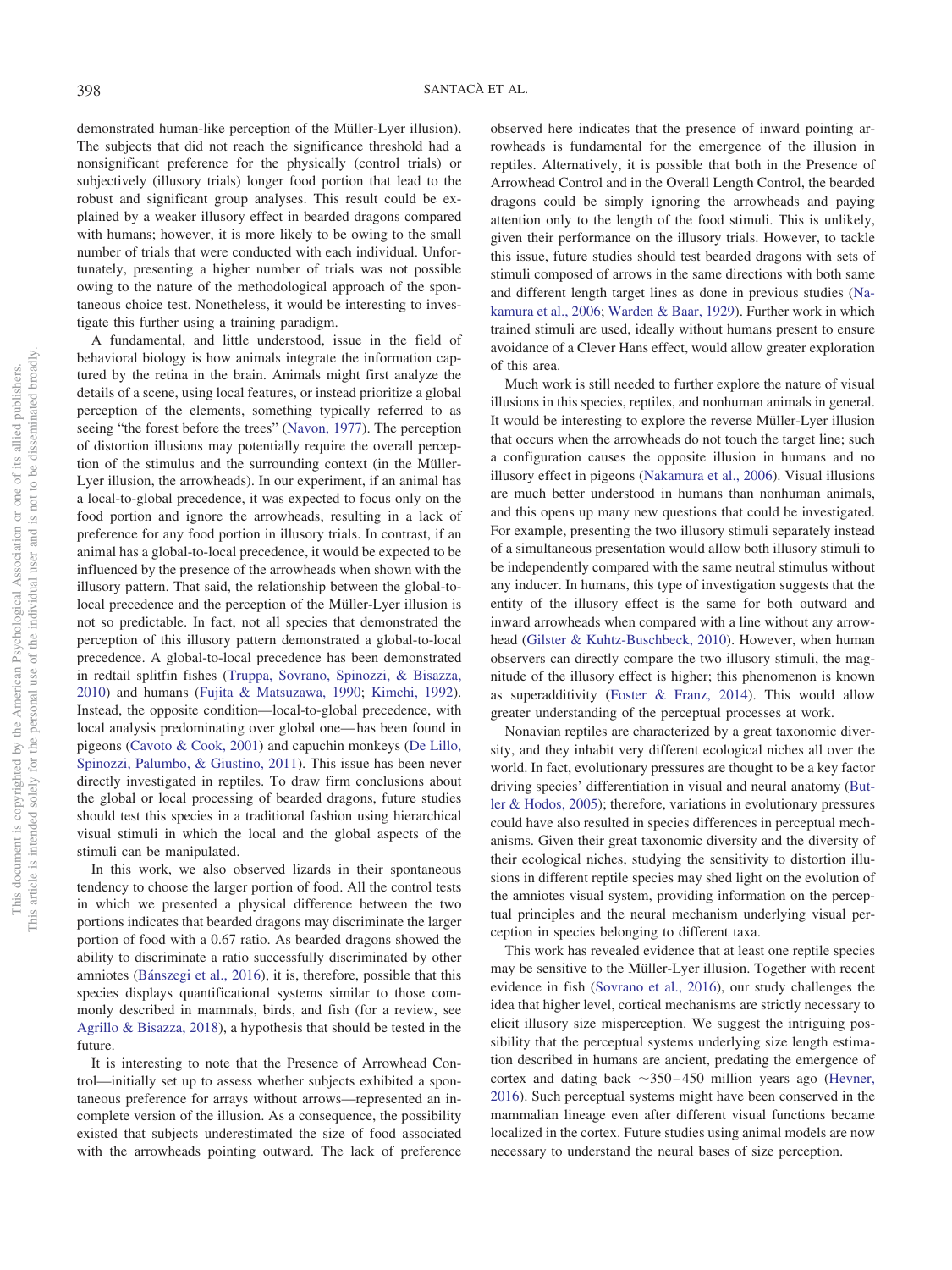## **References**

- Agrillo, C., & Bisazza, A. (2018). Understanding the origin of number sense: A review of fish studies. *Philosophical Transactions of the Royal Society of London*. Series B, Biological Sciences, *373,* 20160511. http:// dx.doi.org/10.1098/rstb.2016.0511
- Bánszegi, O., Urrutia, A., Szenczi, P., & Hudson, R. (2016). More or less: Spontaneous quantity discrimination in the domestic cat. *Animal Cognition, 19,* 879 – 888. http://dx.doi.org/10.1007/s10071-016-0985-2
- Benhar, E., & Samuel, D. (1982). Visual illusions in the baboon (*Papio anubis*). *Animal Learning and Behavior, 10,* 115–118. http://dx.doi.org/ 10.3758/BF03212056
- Burghardt, G. M. (1964). Effects of prey size and movement on the feeding behavior of the lizards *Anolis carolinensis* and *Eumeces fasciatus*. *Copeia, 1964,* 576 –578. http://dx.doi.org/10.2307/1441527
- Butler, A. B., & Hodos, W. (2005). *Comparative vertebrate neuroanatomy: Evolution and adaptation (2nd ed.)*. Hoboken, NJ: Wiley. http://dx .doi.org/10.1002/0471733849
- Byosiere, S. E., Feng, L. C., Woodhead, J. K., Rutter, N. J., Chouinard, P. A., Howell, T. J., & Bennett, P. C. (2017). Visual perception in domestic dogs: Susceptibility to the Ebbinghaus-Titchener and Delboeuf illusions. *Animal Cognition, 20,* 435– 448. http://dx.doi.org/10.1007/ s10071-016-1067-1
- Cavoto, K. K., & Cook, R. G. (2001). Cognitive precedence for local information in hierarchical stimulus processing by pigeons. *Journal of Experimental Psychology: Animal Behavior Processes, 27,* 3–16. http:// dx.doi.org/10.1037/0097-7403.27.1.3
- Coren, S., & Girgus, J. S. (1978). *Seeing is deceiving: The psychology of visual illusions*. Hillsdale, NJ: Erlbaum.
- De Lillo, C., Spinozzi, G., Palumbo, M., & Giustino, G. (2011). Attention allocation modulates the processing of hierarchical visual patterns: A comparative analysis of capuchin monkeys (*Cebus apella*) and humans. *Journal of Experimental Psychology: Animal Behavior Processes, 37,* 341–352. http://dx.doi.org/10.1037/a0022989
- Faul, F., & Erdfelder, E. (1992). GPOWER: A priori, post-hoc, and compromise power analyses for MS-DOS [Computer program]. Bonn, Germany: Department of Psychology, Bonn University.
- Feng, L. C., Chouinard, P. A., Howell, T. J., & Bennett, P. C. (2017). Why do animals differ in their susceptibility to geometrical illusions? *Psychonomic Bulletin and Review, 24,* 262–276. http://dx.doi.org/10.3758/ s13423-016-1133-3
- Foster, R. M., & Franz, V. H. (2014). Superadditivity of the Ebbinghaus and Müller-Lyer illusions depends on the method of comparison used. *Perception, 43,* 783–795. http://dx.doi.org/10.1068/p7802
- Fujita, K., & Matsuzawa, T. (1990). Delayed figure reconstruction by a chimpanzee (*Pan troglodytes*) and humans (*Homo sapiens*). *Journal of Comparative Psychology, 104,* 345–351. http://dx.doi.org/10.1037/ 0735-7036.104.4.345
- Fujita, K., Nakamura, N., Sakai, A., Watanabe, S., & Ushitani, T. (2012). Amodal completion and illusory perception in birds and primates. In O. F. Lazareva, T. Shimizu, & E. A. Wasserman (Eds.), *How animals see the world: Comparative behavior, biology, and evolution of vision* (pp. 101–116). New York, NY: Oxford University Press. http://dx.doi .org/10.1093/acprof:oso/9780195334654.003.0008
- Gilster, R., & Kuhtz-Buschbeck, J. P. (2010). The Müller-Lyer illusion: Investigation of a center of gravity effect on the amplitudes of saccades. *Journal of Vision, 10*(1), 11. http://dx.doi.org/10.1167/10.1.11
- Green, P., & MacLeod, C. J. (2016). SIMR: An R package for power analysis of generalized linear mixed models by simulation. *Methods in Ecology and Evolution, 7,* 493– 498. http://dx.doi.org/10.1111/2041- 210X.12504
- Gregory, R. L. (1963). Distortion of visual space as inappropriate constancy scaling. *Nature, 199,* 678 – 680. http://dx.doi.org/10.1038/ 199678a0
- Gregory, R. L. (1968). Visual illusions. *Scientific American, 219,* 66 –76. http://dx.doi.org/10.1038/scientificamerican1168-66
- Gregory, R. L. (1997). Knowledge in perception and illusion. *Philosophical Transactions of the Royal Society of London Series B, Biological Sciences, 352,* 1121–1127. http://dx.doi.org/10.1098/rstb.1997.0095
- Hevner, R. F. (2016). Evolution of the mammalian dentate gyrus. *The Journal of Comparative Neurology, 524,* 578 –594. http://dx.doi.org/10 .1002/cne.23851
- Howe, C. Q., & Purves, D. (2005). The Müller-Lyer illusion explained by the statistics of image-source relationships. *Proceedings of the National Academy of Sciences of the United States of America, 102,* 1234 –1239. http://dx.doi.org/10.1073/pnas.0409314102
- Keep, B., Zulch, H. E., & Wilkinson, A. (2018). Truth is in the eye of the beholder: Perception of the Müller-Lyer illusion in dogs. *Learning and Behavior, 46,* 501–512. http://dx.doi.org/10.3758/s13420-018-0344-z
- Kelley, L. A., & Kelley, J. L. (2014). Animal visual illusion and confusion: The importance of a perceptual perspective. *Behavioral Ecology, 25,* 450 – 463. http://dx.doi.org/10.1093/beheco/art118
- Kimchi, R. (1992). Primacy of wholistic processing and global/local paradigm: A critical review. *Psychological Bulletin, 112,* 24 –38. http://dx .doi.org/10.1037/0033-2909.112.1.24
- Lucon-Xiccato, T., Santacà, M., Miletto Petrazzini, M. E., Agrillo, C., & Dadda, M. (2019). Guppies, *Poecilia reticulata,* perceive a reversed Delboeuf illusion. *Animal Cognition, 22,* 291–303. http://dx.doi.org/10 .1007/s10071-019-01237-6
- Malott, R. W., Malott, M. K., & Pokrzywinski, J. (1967). The effects of outward-pointing arrowheads on the Mueller-Lyer illusion in pigeons. *Psychonomic Science, 9,* 55–56. http://dx.doi.org/10.3758/BF03330756
- Miletto Petrazzini, M. E., Bisazza, A., & Agrillo, C. (2017). Do domestic dogs (*Canis lupus familiaris*) perceive the Delboeuf illusion? *Animal Cognition, 20,* 427– 434. http://dx.doi.org/10.1007/s10071-016-1066-2
- Müller-Lyer, F. C. (1889). Optische urteilstäuschungen [Optical illusions]. *Archiv für Anatomie und Physiologie, Physiologische Abteilung, 2,* 263–270.
- Murayama, T., Usui, A., Takeda, E., Kato, K., & Maejima, K. (2012). Relative size discrimination and perception of the Ebbinghaus illusion in a bottlenose dolphin (*Tursiops truncatus*). *Aquatic Mammals, 38,* 333– 342. http://dx.doi.org/10.1578/AM.38.4.2012.333
- Nakamura, N., Fujita, K., Ushitani, T., & Miyata, H. (2006). Perception of the standard and the reversed Müller-Lyer figures in pigeons (*Columba livia*) and humans (*Homo sapiens*). *Journal of Comparative Psychology, 120,* 252–261. http://dx.doi.org/10.1037/0735-7036.120.3.252
- Nakamura, N., Watanabe, S., & Fujita, K. (2008). Pigeons perceive the Ebbinghaus-Titchener circles as an assimilation illusion. *Journal of Experimental Psychology: Animal Behavior Processes, 34,* 375–387. http://dx.doi.org/10.1037/0097-7403.34.3.375
- Nakamura, N., Watanabe, S., & Fujita, K. (2009). Further analysis of perception of the standard Müller-Lyer figures in pigeons (*Columba livia*) and humans (*Homo sapiens*): Effects of length of brackets. *Journal of Comparative Psychology, 123,* 287–294. http://dx.doi.org/10.1037/ a0016215
- Nakamura, N., Watanabe, S., & Fujita, K. (2014). A reversed Ebbinghaus-Titchener illusion in bantams (*Gallus gallus domesticus*). *Animal Cognition, 17,* 471– 481. http://dx.doi.org/10.1007/s10071-013-0679-y
- Navon, D. (1977). Forest before trees: The precedence of global features in visual perception. *Cognitive Psychology, 9,* 353–383. http://dx.doi.org/ 10.1016/0010-0285(77)90012-3
- Parrish, A. E., & Beran, M. J. (2014). When less is more: Like humans, chimpanzees (*Pan troglodytes*) misperceive food amounts based on plate size. *Animal Cognition, 17,* 427– 434. http://dx.doi.org/10.1007/s10071- 013-0674-3
- Parrish, A. E., Brosnan, S. F., & Beran, M. J. (2015). Do you see what I see? A comparative investigation of the Delboeuf illusion in humans (*Homo sapiens*), rhesus monkeys (*Macaca mulatta*), and capuchin mon-